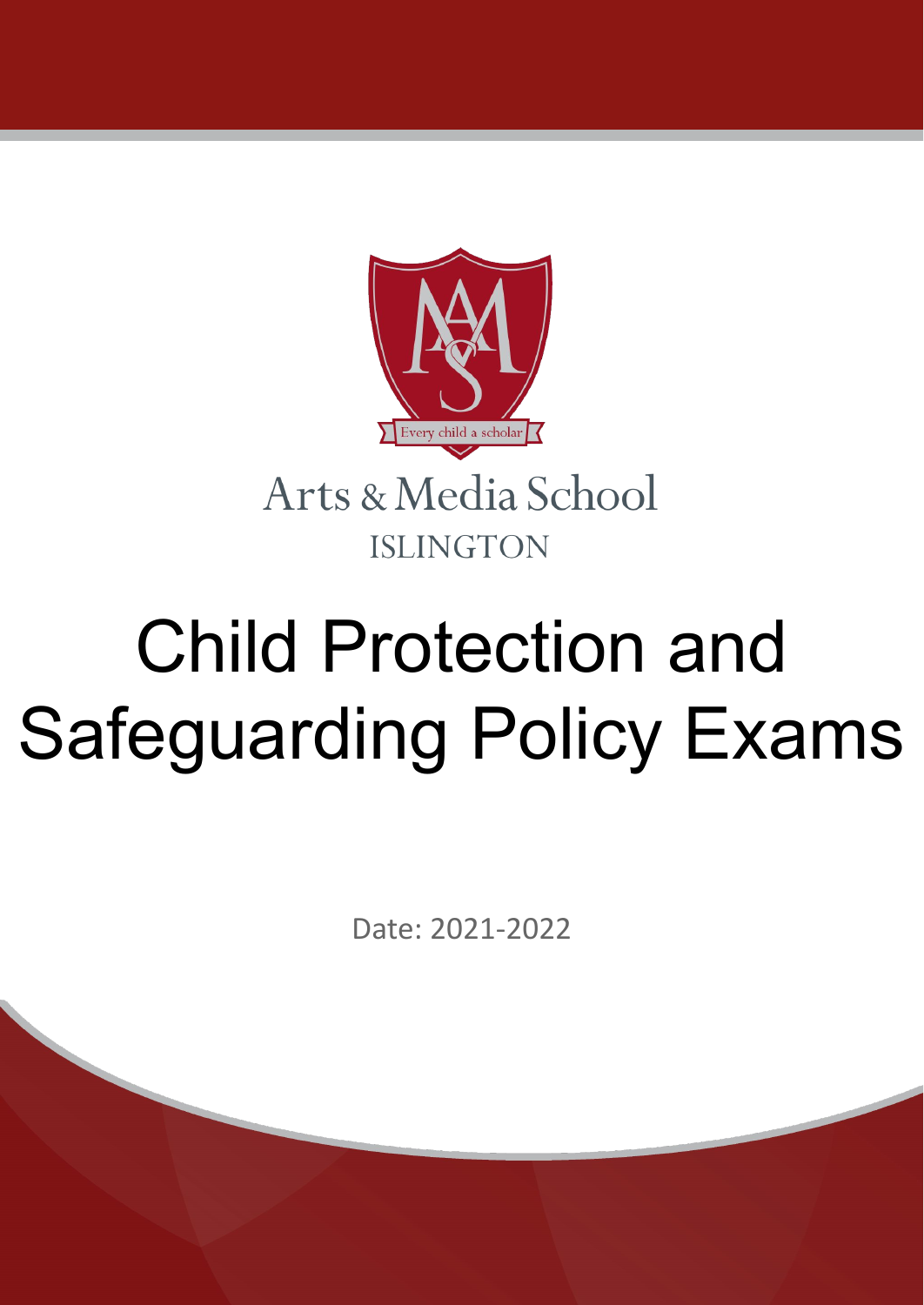

### Arts & Media School **ISLINGTON**

## **Child Protection and Safeguarding Policy (Exams**) 2021/22

This policy is reviewed annually to ensure compliance with current regulations

| Approved/reviewed by |  |
|----------------------|--|
|                      |  |
| Date of next review  |  |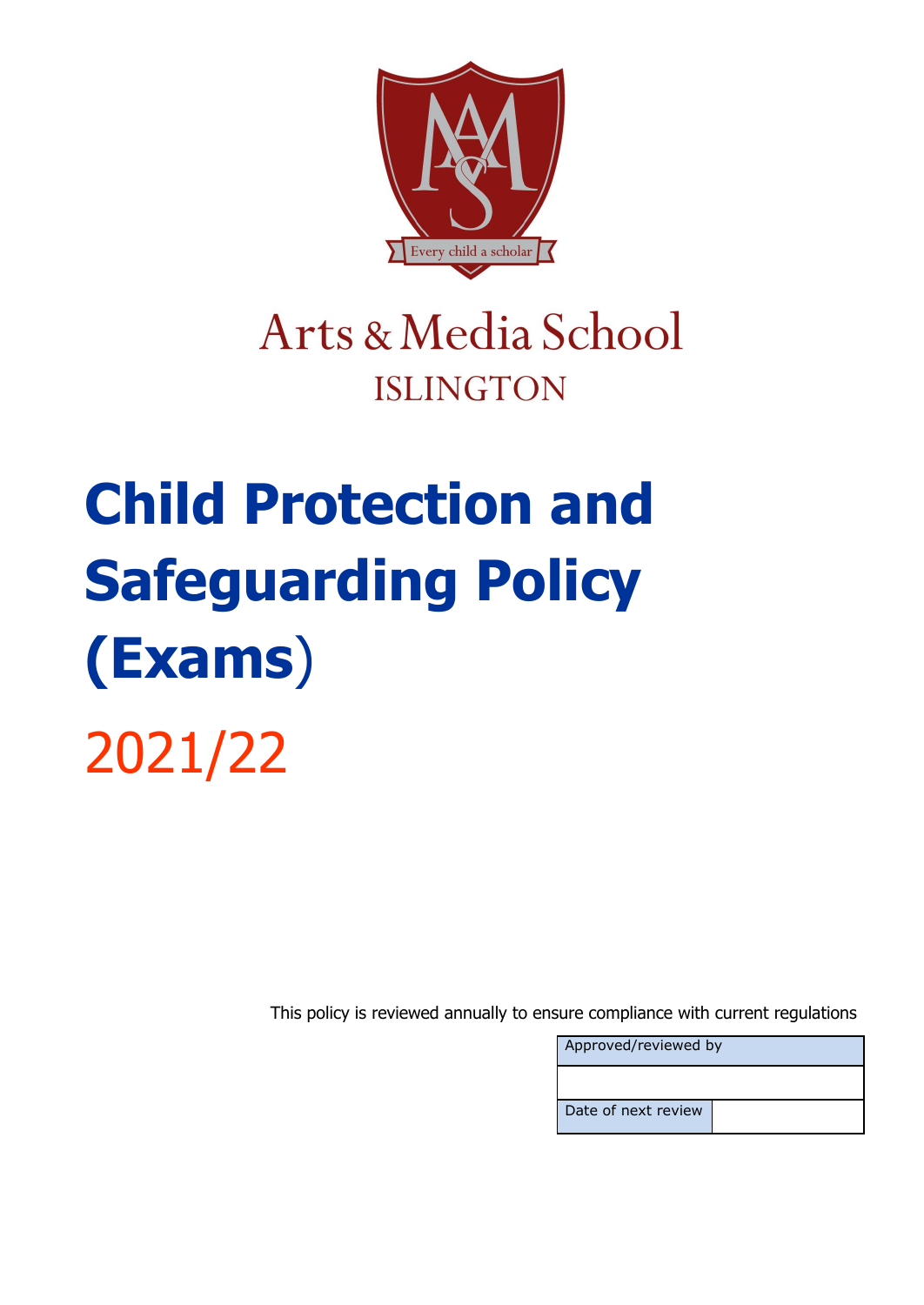### **Key staff involved in the policy**

| <b>Role</b>                              | Name(s)                                                                  |
|------------------------------------------|--------------------------------------------------------------------------|
| Head of centre                           | <b>Susan Service</b>                                                     |
| Designated safeguarding lead             | <b>Janina Morgan</b>                                                     |
| Designated safeguarding lead<br>(deputy) | Maleka Begum, David Mcloughlin, Bianca Esnard,<br><b>Nicola Lawrence</b> |
| Exams officer                            | <b>Anne Orrells</b>                                                      |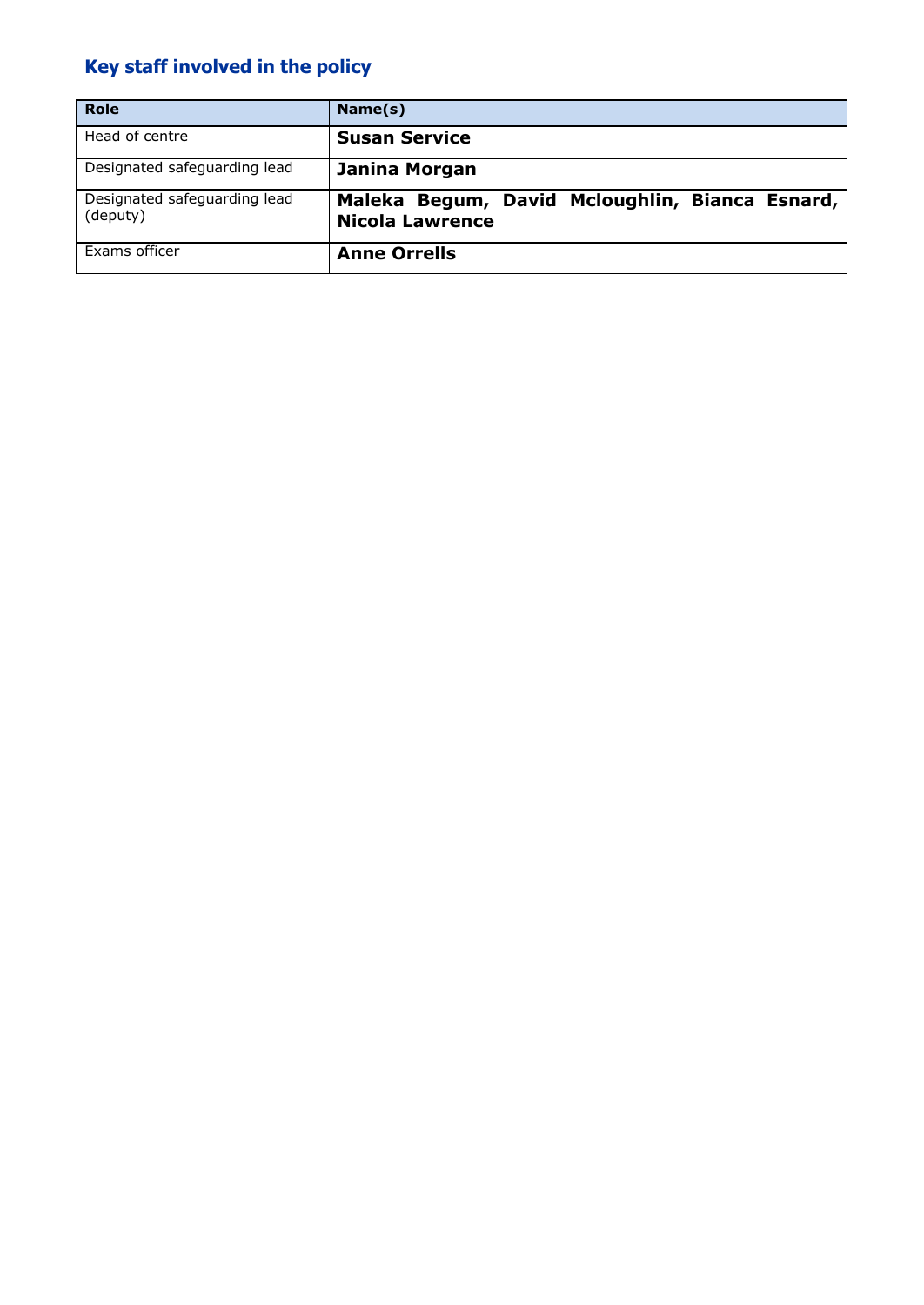#### **Purpose of the policy**

This policy details how Arts and Media School, in relation to the management, administration and conducting of examinations and assessments, ensures that the moral and statutory responsibility to safeguard and promote the welfare of children is met.

The policy also details how staff are trained and supported to be alert to, and report, the signs of abuse and neglect and how they will follow centre procedures to ensure that children receive effective support, protection, and justice.

The procedures contained in this policy apply to all staff associated with the management, administration and conducting of examinations and assessments at Arts and Media School.

#### **Policy aims**

- To provide all exams-related staff at Arts and Media School with the necessary information to enable them to meet their safeguarding and child protection responsibilities
- To ensure consistent good practice
- To demonstrate the commitment with regard to safeguarding and child protection to students, parents/carers and other partners when taking examinations and assessments at Arts and Media **School**
- To contribute to the wider centre Child Protection and Safeguarding Policy

#### **Section 1 – Roles and Responsibilities**

#### **Designated safeguarding lead (DSL)**

Will take lead responsibility for child protection and safeguarding in relation to examinations and assessments. The DSL will offer advice, support and expertise in all matters relating to child protection and safeguarding in relation to examinations and assessments.

#### **Exams officer**

Will support the DSL as directed, and also undertake all relevant training.

#### **Other exams staff**

The exams assistant, invigilators, facilitators of access arrangements will undertake training as directed by the DSL, report child protection and safeguarding issues/concerns in line with centre processes/policy.

#### **Section 2 – Staff**

#### **Recruitment**

Arts and Media School ensures that only 'suitably qualified and experienced adults' are employed in the management, administration and conducting of examinations and assessments. This is supported by the safer recruitment process which includes:

- completing an application form which includes their employment history and explains any gaps in that history
- providing two referees, including at least one who can comment on the applicant's suitability to work with children
- providing evidence of identity and qualifications
- verifying their mental and physical fitness to carry out their work responsibilities
- verifying their professional qualifications, as appropriate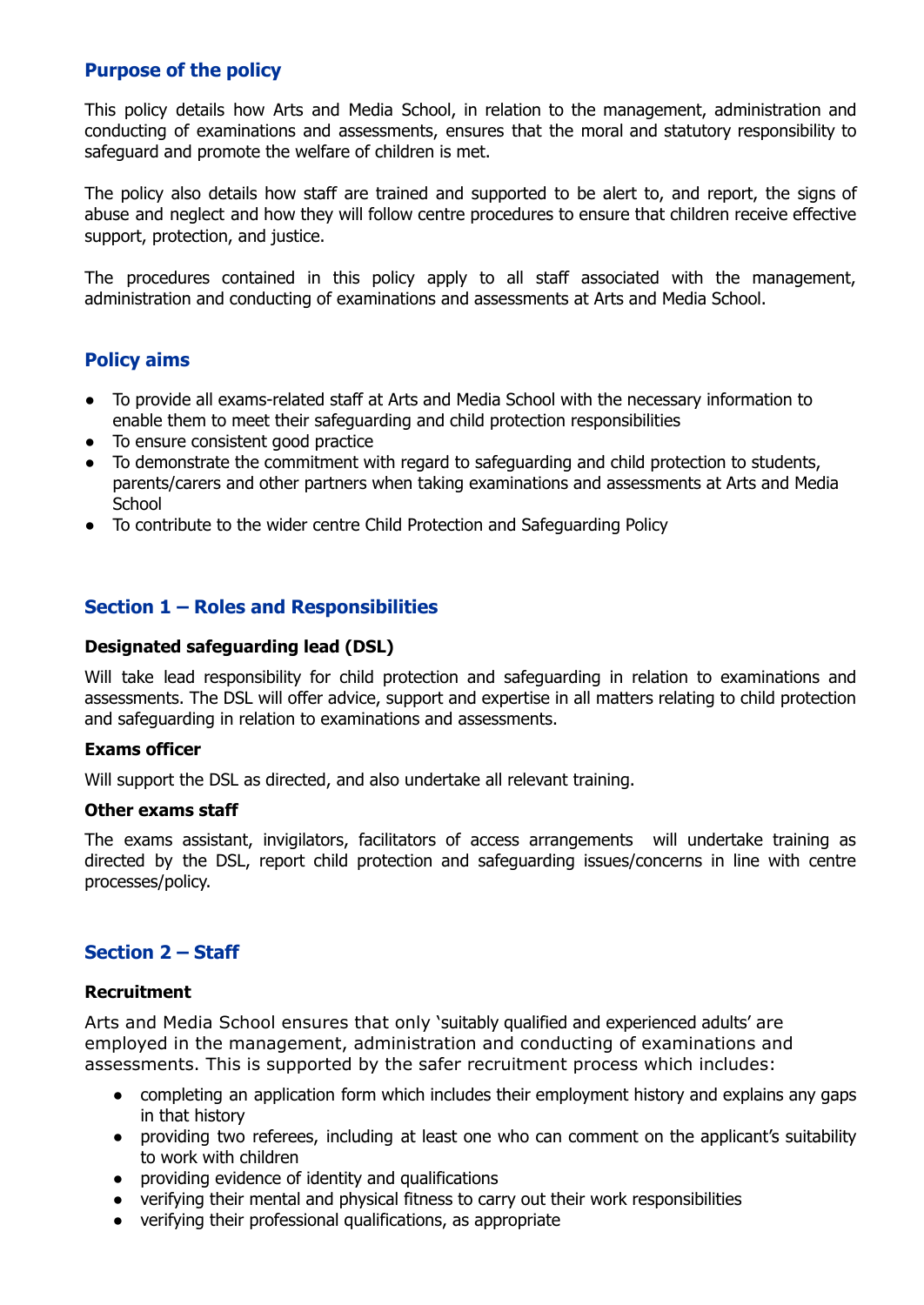- carrying out further additional checks, as appropriate, on candidates who have lived or worked outside of the UK, including (where relevant) any teacher sanctions or restrictions imposed by a European Economic Area professional regulating authority, and criminal records checks or their equivalent
- asking for written information about previous employment history and check that information is not contradictory or incomplete. We will seek references on all short-listed candidates, including internal candidates, before interview. We will scrutinise these and resolve any concerns before confirming appointments.
- if offered employment, be checked in accordance with the Disclosure and Barring Service (DBS) regulations as appropriate to their role. This will include:
	- o an enhanced DBS check and a barred list check for those including unsupervised volunteers engaged in Regulated Activity
	- $\circ$  an enhanced DBS check without a barred list check for all volunteers not involved in Regulated Activity but who have the opportunity of regular contact with children
	- o ensuring that this member of staff has a subscription to the DBS Update Service (where relevant)
- if offered employment, provide evidence of their right to work in the UK
- be interviewed by a panel of at least two school leaders/governors, if shortlisted

#### **DBS check information**

All information on the checks carried out on those who are employed solely for the purpose of periodic exams-related activity, such as external invigilators/facilitators, will be recorded in the centre's single central record (SCR). Copies of these checks, where appropriate, will be held in individuals' personnel files.

#### **Existing staff**

Although there is no statutory requirement to update DBS checks for existing staff, external invigilators/facilitators will undertake a 'rolling DBS check' every 3.

If there are concerns about an existing member of staff's suitability to work with children, all relevant checks will be carried out as if the individual was a new member of staff. This action will also be taken if an individual moves from a post that is not regulated activity to one that is.

Anyone who has harmed, or poses a risk of harm, to a child or vulnerable adult will be referred to the DBS:

- Where the 'harm test' is satisfied in respect of the individual (i.e., that no action or inaction occurred but the present risk that it could was significant)
- Where the individual has received a caution or conviction for a relevant offence
- If there is reason to believe that the individual has committed a listed relevant offence, under the Safeguarding Vulnerable Groups Act 2006 (Prescribed Criteria and Miscellaneous Provisions) Regulations 2009
- If the individual has been removed from working in regulated activity (paid or unpaid) or would have been removed if they had not left

#### **'Break in service'**

To comply with 'break in service' regulations, all external invigilators/facilitators will be required to register with the DBS Update Service on an annual basis and provide consent for the designated senior member of staff in charge of safeguarding arrangements to carry out an online check to view the status of their existing standard or enhanced DBS certificate. This will not apply to any invigilators who meet the 'frequency test' at Arts and Media School – e.g., working 3 or more times in a 30-day period, or attending the centre at least every 3 months for training, updates etc.

By registering with the Update Service, these staff will be permitted to attend on any day during an exam series (providing they can supply an updated Disclosure Certificate and ID) without the need for additional checks or any additional attendance at Arts and Media School.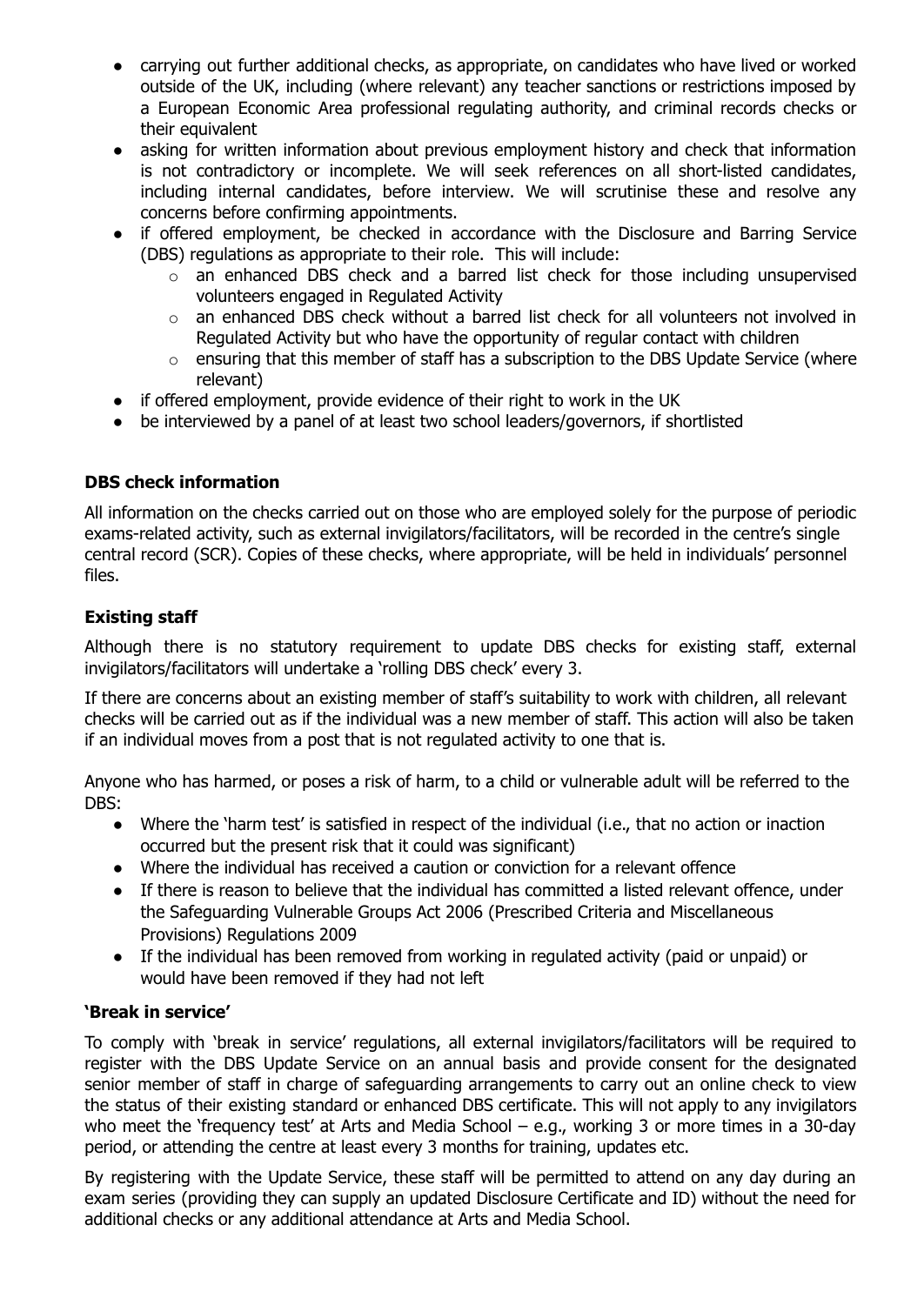#### **Agency staff**

Written notification will be obtained from any agency or third-party organisation that it has carried out the necessary safer recruitment checks that we would otherwise perform. A check will also be performed to confirm that the person presenting themselves for work is the same person on whom the checks have been made.

#### **Section 3 – Supporting staff**

All exams staff at Arts and Media School are made aware of the good practice guidelines and staff code of conduct in relation to child protection and safeguarding.

They are informed and updated on the contents of the centre Child Protection and Safeguarding Policy by through training sessions, online information & designated time to read hard copy information in Part one of 'Keeping Children Safe in Education'.

#### **Section 4 – Areas covered**

All exams staff will be trained/updated on the following areas to ensure that they are complying with the centre policy on child protection and safeguarding:

- Abuse of position of trust
- Children who may be particularly vulnerable
- Children with special educational needs and disabilities or have mental health needs
- Early help
- Reporting attendance concerns
- Staff reporting concerns about a colleague or other adult who works with children (Whistleblowing)
- Complaints procedure
- Site security
- Confidentiality and information sharing
- Photography and images
- Child protection procedures
- Recognising abuse physical abuse, emotional abuse, sexual abuse and neglect
- Indicators of abuse
- Taking action
- If a member of staff or volunteer is concerned about a pupil's welfare
- If a pupil discloses to a member of staff or volunteer
- Bullying, peer on peer abuse and harmful sexual behaviour
- Peer on peer sexual violence and sexual harassment
- Youth produced sexual imagery
- Serious violence
- Child sexual exploitation (CSE) and child criminal exploitation (CCE)
- So-called 'honour based' abuse
- Female genital mutilation
- Forced marriage
- Protecting children from radicalisation and extremism
- Domestic abuse

#### **Section 5 – Reporting**

The process for staff to report issues/concerns relating to child protection and safeguarding is: